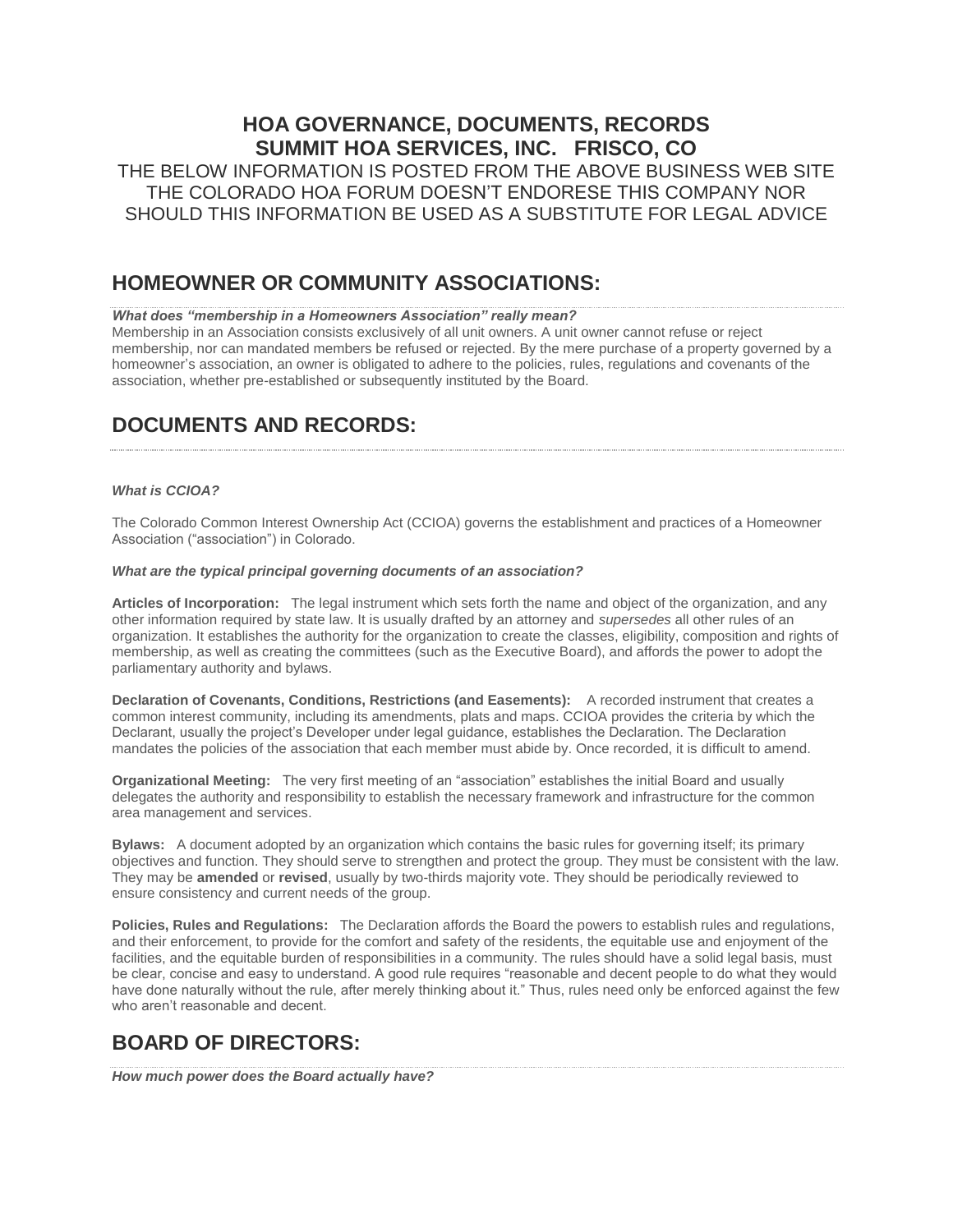By Colorado State Statute, the Board of Directors ("Executive Board", "Board") is charged with the ultimate responsibility and authority for governing the association on behalf of the members. It can delegate its authority, such as to a managing agent for administering its affairs, but it *cannot* delegate its responsibility. The Board's powers are broad; it can set the policies, standards, procedures, programs and budgets for the association. The Board *cannot* amend the Declaration, terminate the common interest community, elect members to the Board, determine Board qualifications, powers, duties, or terms of office.

The principal responsibility of the Board is to maintain, protect, preserve and enhance the value of the community's assets. It cannot effectively accomplish this without a *fiduciary duty* to the association, a legal obligation, comprised of two components – the *duty of care* and the *duty of loyalty*. The duty of care means that the Board must act as reasonable people in managing the association's affairs. It must exercise reasonable business judgment (the "business judgment rule") in making a decision to avoid being negligent in its actions. The duty of loyalty requires the directors to act in the best interests of the association; that is to avoid conflicts of interest and acting out of selfinterest.

## **MEETINGS:**

### *What are "Roberts Rules"?*

Parliamentary procedure, or "Robert's Rules", refers to the rules that have evolved over time to facilitate the democratic transactions of decision making in an organized group. The presiding officer needs to know how to plan a meeting and how to run one in an efficient and democratic manner. The procedure should be used to *help*, not *hinder*, decision making. In 1876, Henry Martyn Robert wrote his small book of rules designed for the nonlegislative organization. They are based on common sense and logic. Associations are customarily required to conduct meeting practices according to Roberts Rules. The *management company* should have extensive knowledge of meeting protocol and be prepared to offer advice and assistance where and when needed.

### *My meetings sometimes get out of hand. Who should control the meeting?*

The presiding officer has the duty to ensure the democratic and orderly flow of meetings. Perhaps due to the infrequency of meetings, a presiding officer may have little experience in such matters. The *management company's representative* should assist in counseling the presiding officer and therefore bringing the meeting to order.

### *Our Board Secretary prepares the minutes of all our meetings, however, they are often not very accurate or clear. Is there a formal procedure for minute taking?*

- Accurate minutes are vital as a legal and permanent record of proposals, decisions and reports of meetings.
- The content of the minutes should closely follow the Agenda.
- Resolutions should be clearly stated by the maker, repeated by the chairperson prior to vote, and recorded precisely.
- All adopted and defeated motions should be recorded, along with the maker of the motion and the number of votes on each side of a ballot or counted vote.
- There is no need to record discussion or personal opinion, the name of the motion second, withdrawn motions, or entire reports as presented. The latter can be references as "attached" to the final minutes.
- Minutes should be written up as soon as possible. They should be signed and dated by the secretary as an "accurate" record of the meeting of the (association) members, held at (place), as of the date and time (above)". If requested by the association, or by contract, the association manager may take the minutes, submitting the final copy to the secretary for signing.
- The minutes may be corrected at the time of reading at the next meeting. Corrections should always be made to the original minutes in *red*, and thus filed in the minute book.

# **INSURANCE AND ASSURANCE:**

▪

*I am on our Executive Board of Directors, but am concerned that I could be held accountable in the event of a grave error or misjudgment that the Board as a whole makes. What protection are the officers afforded?*

All associations are encouraged to insure their Board with "Directors and Officers Insurance". This is a very inexpensive liability insurance that insures the Board in the event legal action is brought against them. As a practical matter, all Board correspondence and decisions should be appropriately recorded, whether by email, in the minutes or otherwise. Any actions a Board takes outside a formal meeting should be subsequently ratified by the Board members at the next meeting. Your *management company* should ensure that these items are appropriately addressed at the time the agenda is being prepared.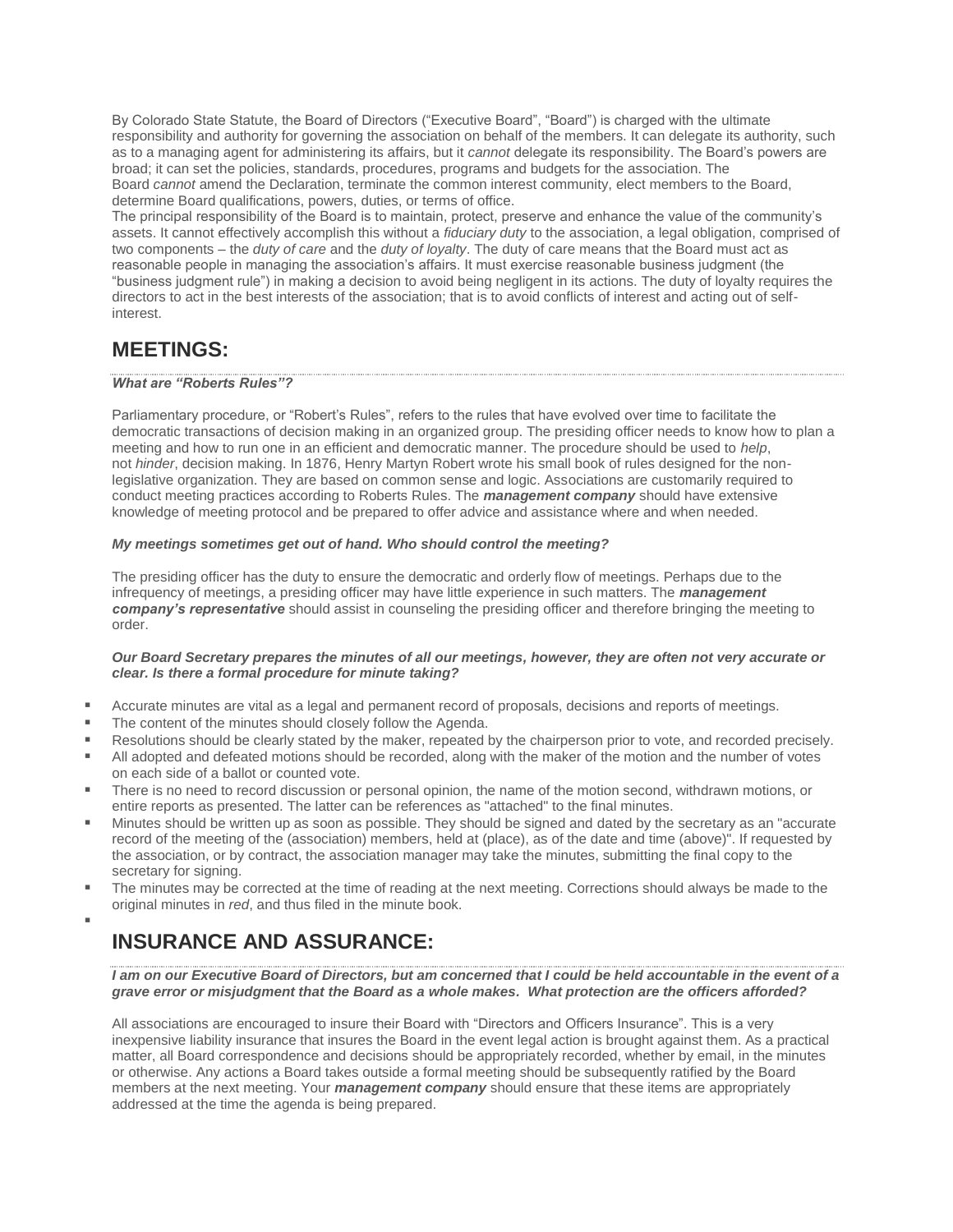### *Our Board of Directors is considering adopting a policy that passes the deductible, or any uninsurable cost of a repair, onto the owner where the cause of the damage originated. Although this seems fair, how do I ensure I have adequate insurance for this?*

Many Declarations state that the association is not responsible for insurance coverage on owner installed fixtures and improvements, as well as upgrades to the unit, such as floor coverings, wall coverings, appliances and other personal property. The Declarations are often silent on who might pay a deductible in the event of a claim where more than one unit plus the common area is involved. The Board will often establish a policy on this, whereby a negligent owner, or perhaps the owner of the unit from which the event originated, will bear the cost of the deductible. With today's deductibles usually from \$5000 and upwards, the expense can be difficult for the owner to bear, let alone the association.

All condominium owners should consider an HO-6 policy, including an adequate loss assessment endorsement to cover damages to other condominium units or the common elements, as well as cover the deductible which may be assessed the owner. There are four parts of coverage in the HO-6 policy: dwelling, personal property, loss of use, liability and medical expenses. An HO-6 policy is very inexpensive; there is no reason not to have one.

## **MAINTENANCE:**

*Recently, I was reading our Declaration to see whether an interior wall, and its pipes and wires, were my responsibility or the associations should any repairs be necessary. it seems rather vague. As a Board member, how can I clarify this for our other owners?*

Generally, if the interior wall is a support wall, the association has responsibility for its maintenance and insurance; although, from the drywall in is usually the unit owner's responsibility. A non-support wall is always the unit owner's responsibility. The responsibility for the utility lines running through such a wall will depend on whether they are servicing only your unit, or more than your unit, as well as the specific wording in the Declaration. There are many confusing, and some conflicting, areas of responsibility in the governing documents. Many owners, unaware of the exact language, expect that, if they purchase a condominium, all maintenance should be taken care of at the association's expense. Unfortunately, reality sets in when a problem occurs and the manager has indicated that you are responsible for the repair.

The responsibility for repairs and insurance on the dividers between units, and the utilities therein, is frequently the cause of the most heated discussions amongst owners. When the language in the governing documents is not clear enough, the Board does have the power to be more specific and assign responsibility in a reasonable manner. The best way to accomplish this and try to cover all possible scenarios, is (for the Board) to create a Maintenance and Insurance Responsibility Chart, and an associated policy resolution to adopt it, usually no more than a two-page concise grid summary of these responsibilities

### . **RESERVE OR REPLACEMENT FUNDS:**

### *What is a reserve study?*

Perhaps the most important function of an association's fiscal responsibility is to ensure that sufficient funds are *reserved* for *replacement* of the community's common property – such as roofs, siding, asphalt paving, central heating, pools, elevators etc. A reserve study, schedule or plan, attempts to identify these needs and estimate, as thoroughly as possible, the specific required improvement(s), when they are likely to be needed, how much will the cost be and how it be paid for.

The study may often include added facilities or upgrades to the community. Many studies will also include deferred maintenance items, such as periodic painting of a building's exterior or asphalt paving resealing. Although the funding for these high expenditure items should be reserved for, there are tax implications that need to be considered and should be discussed with the community's accountant.

An experienced *reserve study provider* will be able to provide such a study. It should be considered a "guide" to what is needed and the costs associated. It should be updated (at least) annually in consultation with the Board of Directors. The plan should capture **all** the necessary major components – even if your association has 40-year shingles on its roof(s), the eventual replacement of these should be included.

Finally, the study should be relatively easy to follow, perhaps uncomplicated by "the time value of money", and should be amortized to indicate an amount each individual owner must pay each month into the reserves to satisfy the particular plan the Board has adopted.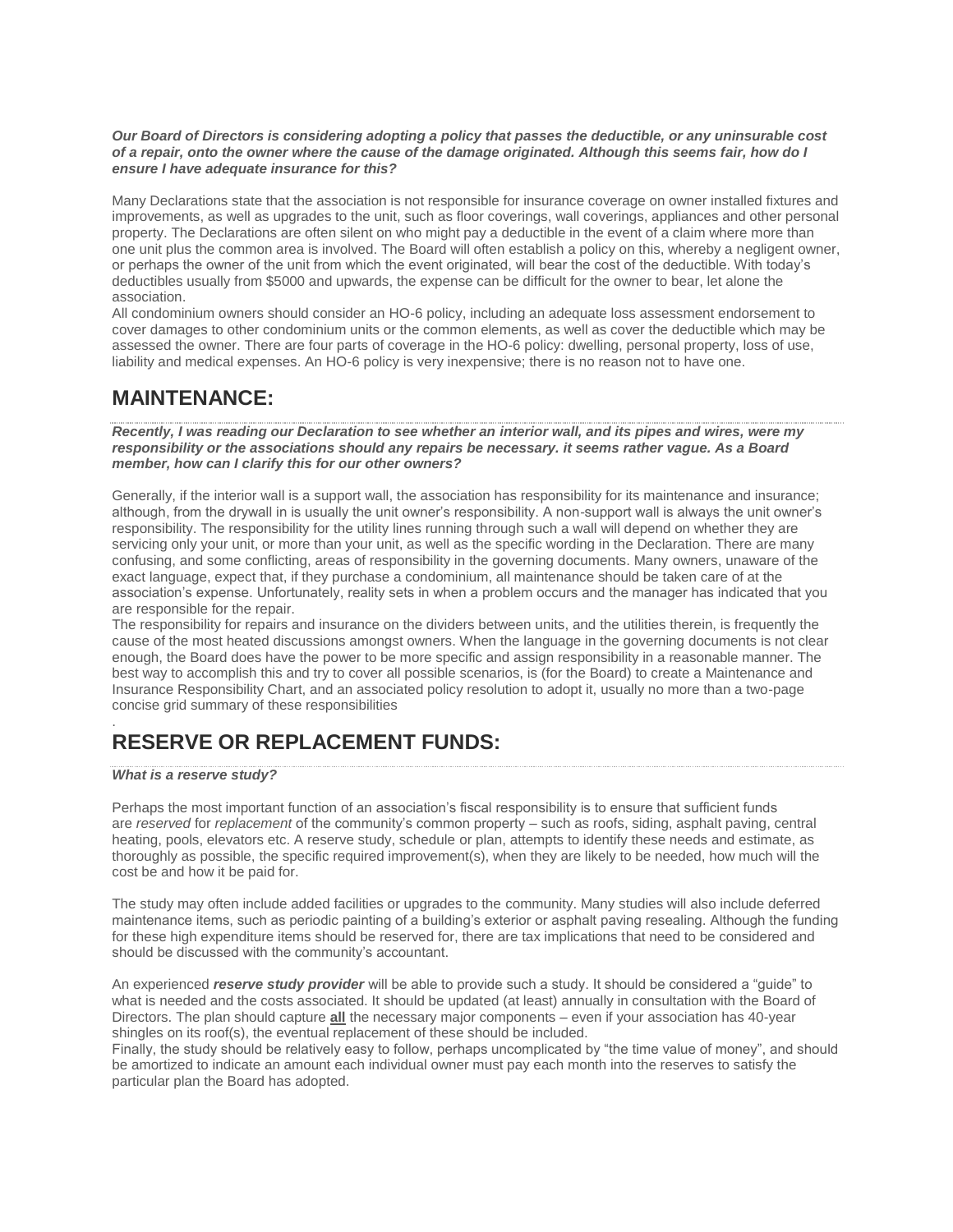### *How should our reserves be accounted for?*

Although there are numerous ways the reserve fund fiscal activity may be documented, it is now required by Colorado State law that the Reserve (or Replacement) Fund maintain its own income and expense activity, separate from the operating income and expenses, with net flow recognized in an equity account. This equity fund should balance with the reserve cash fund. Additionally, any reserve activity anticipated in the coming year should be included in the operating budget, which of course is approved by the Board and ratified by the membership. Failure to do so, might render an impediment to collection should an owner seriously default on his or her assessments. Check with your bookkeeper to ensure the reserves are clearly identified and not commingled with the operating funds. *How do we know if our Reserves are adequate for our future needs?*

Currently, there is no specific minimum level of funding as required by Colorado State Statute, only that the association maintains and funds reserves for capital project replacements and improvements. The best approach is to fully fund the expected needs by collecting such periodic interval payments (that portion of the regular assessments) as necessary to completely pay for the component repair or replacement when it becomes due without the need for a special assessment. Many associations will, however, adopt a funding plan that is less than 100% of being fully funded. Note, anything less than fully funding the anticipated requirements is likely to result in special assessing the then current owners, or compromising in some other way so as to reduce the impact of the expense on those owners.

However, new Fannie-Mae guidelines (2009) require that capital reserves must represent at least 10% of the budget; a minimum threshold for reserve funding has now been vicariously established. Why care about Fannie-Mae? Most traditional loans are underwritten by Fannie-Mae; their guidelines are considered the standard throughout the industry. Without meeting their reserve requirement, a prospective purchaser of a condo unit would not be able to qualify for a traditional loan.

### *Our Board is considering repainting our siding next year, but is concerned we do not have enough reserves to pay for it. They are discussing a Special Assessment. Can thy impose a special assessment now for a repainting task required next year?*

Your Declaration should identify the criteria by which regular and special assessments are levied. Usually, special assessments can only be levied in the year the improvement is to be undertaken, or to retire a deficit remaining from a previous period. By this, you cannot fund a future year's expense, especially an un-budgeted one, by a special assessment. Additionally, if a special assessment is created for a task later this year, it should be specified and communicated to the membership as such, with all funds collected placed in the reserve cash account and accounted for separately in the replacement operating fund. Your *management company* should be adept at providing the necessary information and procedures for creating, communicating and accounting for a special assessment.

## **ASSESSMENTS AND DELINQUENCIES:**

### *One member of our community has not paid their Dues in 5 months. What should we do as we all feel we are "financing" his membership?*

Regular Assessments (Dues) not only provide the support structure for your Association's continued existence, as required by law, but also contribute to the future maintenance of the property as a whole, a burden no single owner should want to face later when major routine maintenance becomes necessary. Although your governing documents indicate the process by which Dues collection is to be addressed, it is our experience that to initiate such a formal approach, in the absence of any demand thus far, will likely antagonize the situation and render further collection difficult. Although it is certainly their legal right, it does not usually behoove an association to threaten severe collection remedies, such as foreclosure, for an owner in several month's debt cannot often pay immediately and will resist attempts at foreclosure, regardless of its reality. Taking a property to foreclosure is extremely time-consuming and can be very expensive. Unless, your real estate market is strong, the association will likely end up with a property they cannot sell, a lot of ill-will amongst other owners, and the now "insurmountable" debt still on the books. A more practical, and often successful, application is for the *management company* to make the initial contact in person (by phone or in appearance) to discuss the owner's predicament, present options and hopefully agree on a resolution that keeps the owner in residence and the association in financial strength. Any agreement naturally requires written formality and strict adherence. Any failure to conduct such reasonable negotiations, or any breach of the agreed terms, should render the immediate pursuit of more serious options, such as those permitted by the Declaration.

Notwithstanding, a prudent *management company* should never permit an owner to fall in such serious arrears. Although Dues are usually required by the 1<sup>st</sup> of each and every month, frequently an owner's payment is received